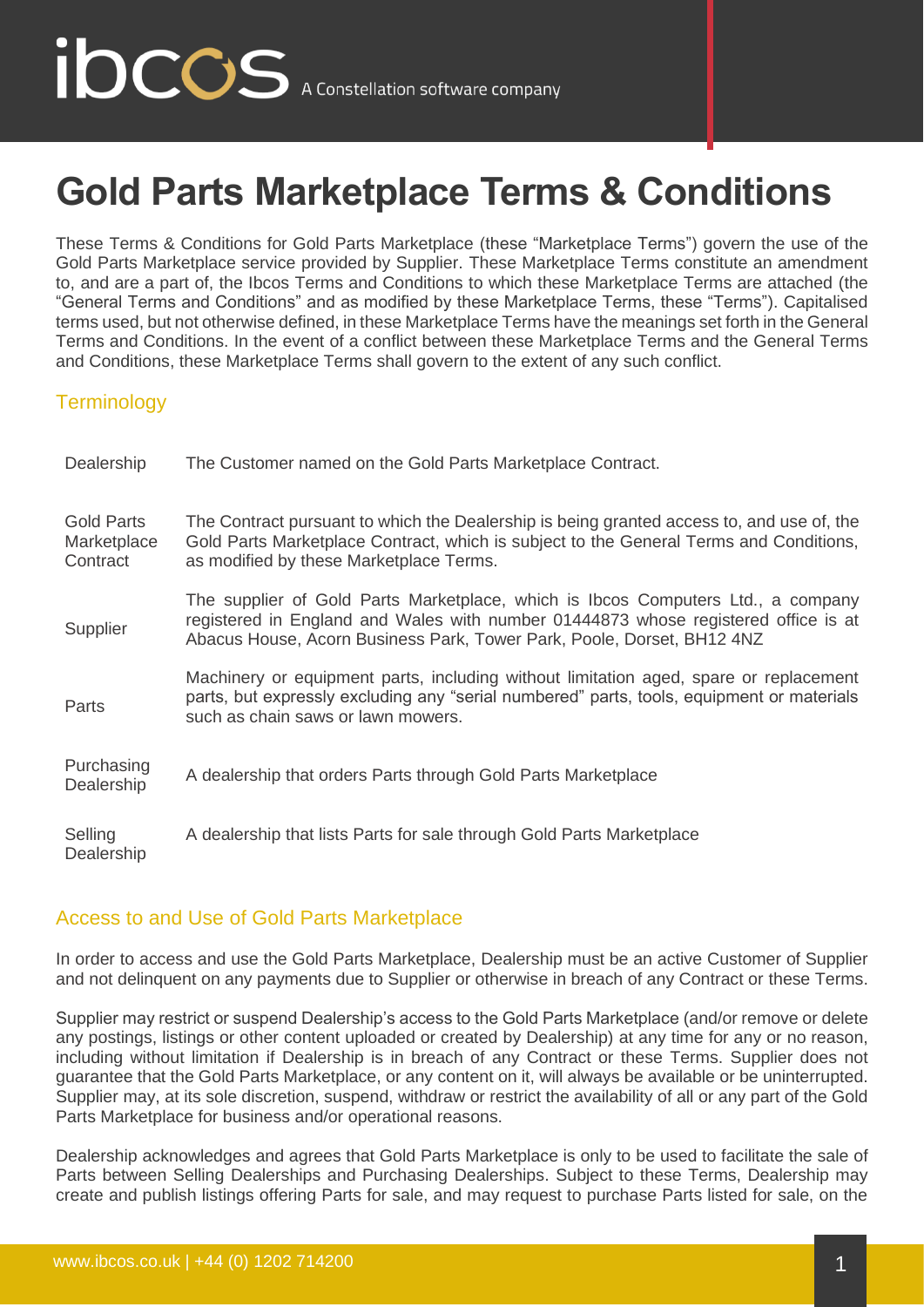ibccos A Constellation software company

Gold Parts Marketplace. A published listing may not be immediately searchable by Purchasing Dealerships for several hours. A request to purchase Parts only becomes a confirmed order once a Selling Dealership accepts the request. Dealership is responsible for reading the full listing before committing to purchase any Parts. Dealership acknowledges and agrees that no payments for any Parts ordered through the Gold Parts Marketplace shall be made through Supplier, the Software, or the Gold Parts Marketplace.

### Gold Parts Marketplace Fees

There are no licence fees payable for Gold Parts Marketplace.

The following actions can be carried out by Dealership without charge:

- Set up its Gold Parts Marketplace profile
- Create listings of Parts for sale
- Publish listings to the Gold Parts Marketplace central server
- View published listings on the Gold Parts Marketplace
- Order Parts offered for sale through Gold Parts Marketplace

The following actions on Gold Parts Marketplace shall incur a commission fee payable to Supplier for each transaction:

- For all items Dealership sells through its listings published on Gold Parts Marketplace, Dealership agrees to pay a commission fee to the Supplier, which is 9.8% of the final value of each transaction, exclusive of VAT.
- A monthly invoice will be issued to Dealership, showing the fees payable. Terms of payment shall be 30 days from the date of invoice.

For the avoidance of doubt, the fees payable to Supplier in connection with Gold Parts Marketplace shall constitute part of the "Fees" pursuant to the General Terms and Conditions and shall be subject to, without limitation, clause 7 thereof.

#### Dealership Representations and Warranties

Dealership represents and warrants to Supplier that:

- It has [full right,](https://www.lawinsider.com/dictionary/full-right) power and [authority to execute and deliver](https://www.lawinsider.com/clause/authority-to-execute-and-deliver) [the Gold Parts Marketplace Contract](https://www.lawinsider.com/clause/this-agreement-and)  [and](https://www.lawinsider.com/clause/this-agreement-and) to [perform](https://www.lawinsider.com/clause/perform) its [obligations](https://www.lawinsider.com/clause/obligations) thereunder. Without limiting the foregoing, the individual that executed the Gold Parts Marketplace Contract represents and warrants that he/she has received the authority necessary to enter into the Gold Parts Marketplace Contract as a binding agreement on behalf of Dealership.
- It has the unrestricted right to list, market and sell the Parts that it offers for sale through Gold Parts Marketplace.
- It will only list for sale Parts that are, at the time of listing, in stock.
- It will not sell, and will promptly remove, any Parts that are subject to a recall by the manufacturer.
- None of the information or other content included in any of its listings or that it otherwise posts or uploads to the Gold Parts Marketplace is unlawful, false, inaccurate, misleading, deceptive, defamatory, libellous, obscene, harassing, threatening, racially or ethnically offensive, or discriminatory based on race, gender, religious belief, sexual orientation, or disability.

Without limiting the foregoing, Dealership agrees that it assumes full responsibility for the accuracy and content of each of its listings and any other content uploaded or otherwise posted to the Gold Parts **Marketplace**